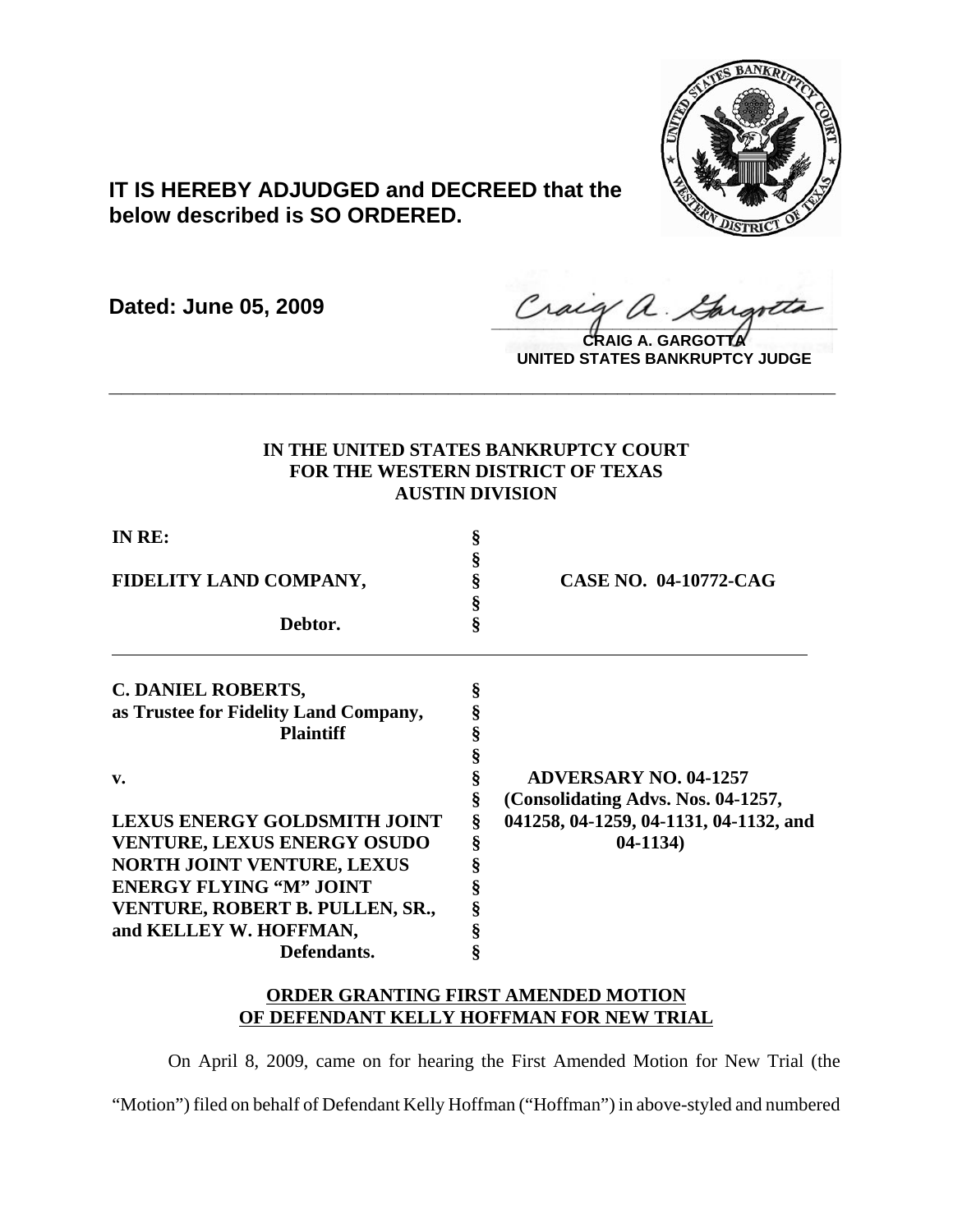consolidated adversary proceedings. The Plaintiff appeared and Defendant appeared through counsel and in person. The Court admitted certain documentary evidence, the Defendant's affidavit attached to the Motion, and his live testimony at the hearing. At the conclusion of the hearing the Court took the matter under advisement. After careful consideration of the evidence, the parties' arguments and the applicable authority, for the reasons set forth below the Court finds that the Motion should be granted, the judgment entered herein (the "Judgment") should be set aside with respect to any and all relief granted against Hoffman, the Court's Findings of Fact and Conclusions of Law in support of that Judgment amended accordingly, and a new trial set with respect to the Plaintiff's claims against Hoffman only.

In his Motion, Hoffman seeks relief under Federal Rule of Civil Procedure  $60(b)(6)^1$  from the Judgment entered by this Court against him and certain other defendants on November 25, 2008. As grounds, he asserts he did not receive adequate notice of the trial that resulted in the Judgment, and that the Judgment does not conform to the pleadings with respect to the relief granted against him. The Court finds the relevant facts, many of which are not disputed, to be as follows.

#### THE FACTS

One or more of these consolidated adversary proceedings had been pending in this Court before the Honorable Frank R. Monroe since October 6, 2004. The record reflects that attorney Marvin Sprouse of the law firm of Jackson Walker filed an answer on behalf of Hoffman on

<sup>&</sup>lt;sup>1</sup> Rule 60(b) is made applicable herein by Fed.R.Bankr.P. 9024. While Hoffman cites only Rule 60(b) generally in the Motion, in his Post-Hearing Brief in support he specifically relies on subsection (6) of Rule 60(b).

Hoffman also requested in the Motion, under Fed.R.Civ.P. 62 (made applicable herein by Fed.R.Bankr.P. 7062), a stay of execution of the judgment in this case, pending the Court's ruling on the Motion. The Plaintiff agreed at the conclusion of the hearing, however, to voluntarily forbear on executing against Hoffman and his assets pending the Court's ruling. Therefore, the Court need not rule on the request for a stay of execution of the Judgment.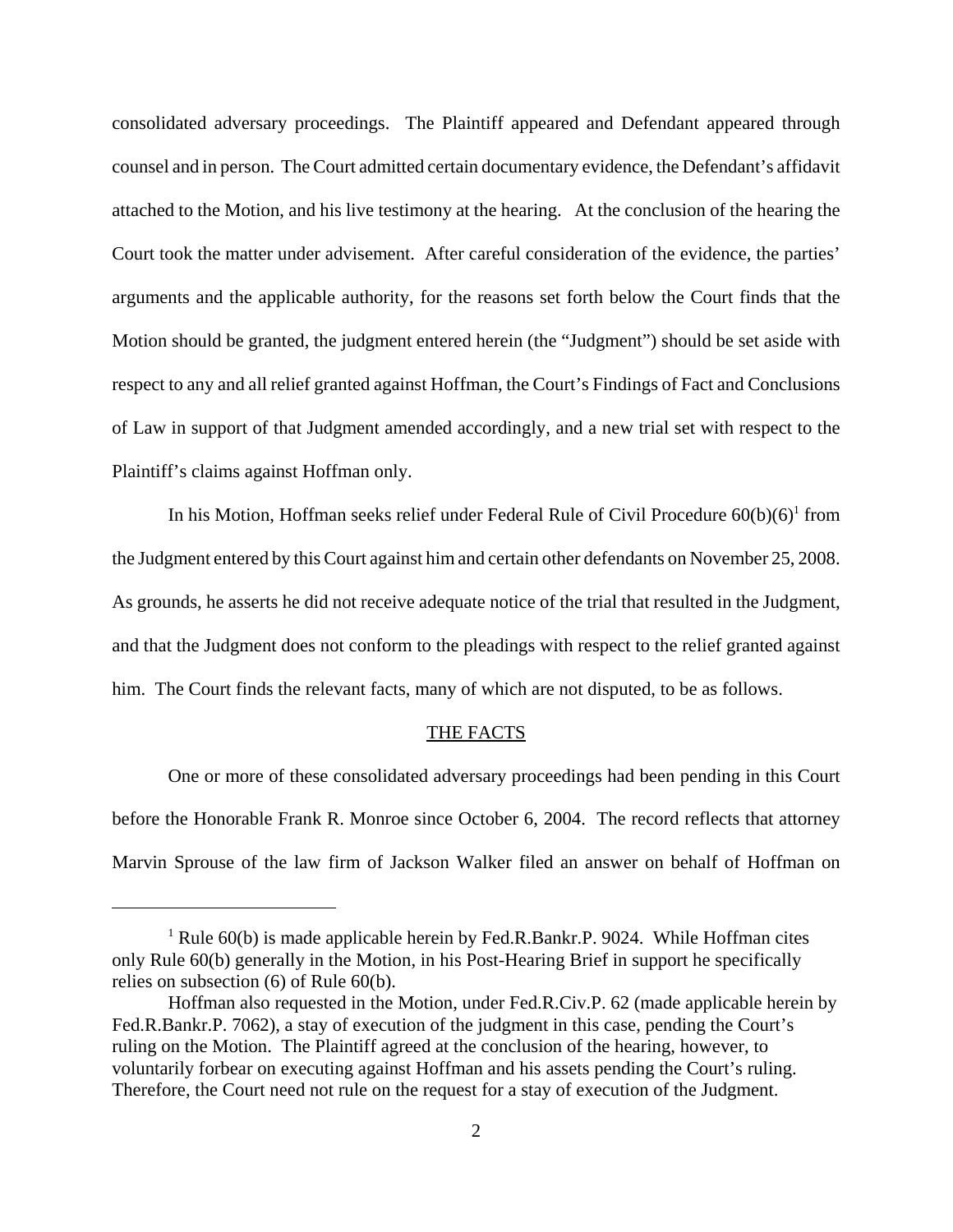September 20, 2006. Hoffman testified that his attorney was Larry Waks at that firm, and that he did not know Sprouse. On March 20, 2007, the Court issued a scheduling order in the case, setting a docket call for trial on August 7, 2007, at 1:30 p.m. That scheduling order was served by mail by the Clerk of the Court (through the Bankruptcy Noticing Center) on March 22, 2007, on Hoffman at "Jackson Walker c/o Lawrence Waks" at the same address that had been listed by Sprouse in Hoffman's answer.

Previously, on February 26, 2007, however, Sprouse had filed a motion requesting that Jackson Walker be given permission to withdraw from its representation of Hoffman. On March 28, 2007, the motion was amended to recite what matters were pending in the case, including the docket call that was set on August 7, 2007. Hoffman testified that he had in fact authorized Jackson Walker to withdraw. As then counsel for Hoffman, Sprouse also stated in the motion that a copy of the motion had been delivered to Hoffman at his last known address, and that that address was 8601 Ranch Road 2222, Building 3, Suite 120, Austin, Texas 78730. Hoffman testified at the hearing, however, that he did not reside at that address, and never had, and that he had never received a copy of the motion to withdraw. He testified that the RR 2222 address was the address of Varsity TV, a company of which he was the CEO, between 2000 and January of 2007. He testified that even during that period he never went to that address, and that he did not recall having mail forwarded to him at his home from Varsity's address. He did not deny that he knew that Jackson Walker was withdrawing, testifying that Waks had told him that after the firm's withdrawal "someone" would tell him when there would be a trial.

On April 18, 2007, the Court granted the motion to withdraw. Hoffman testified he had never seen that order. He was not represented again in the case until after the Judgment was entered.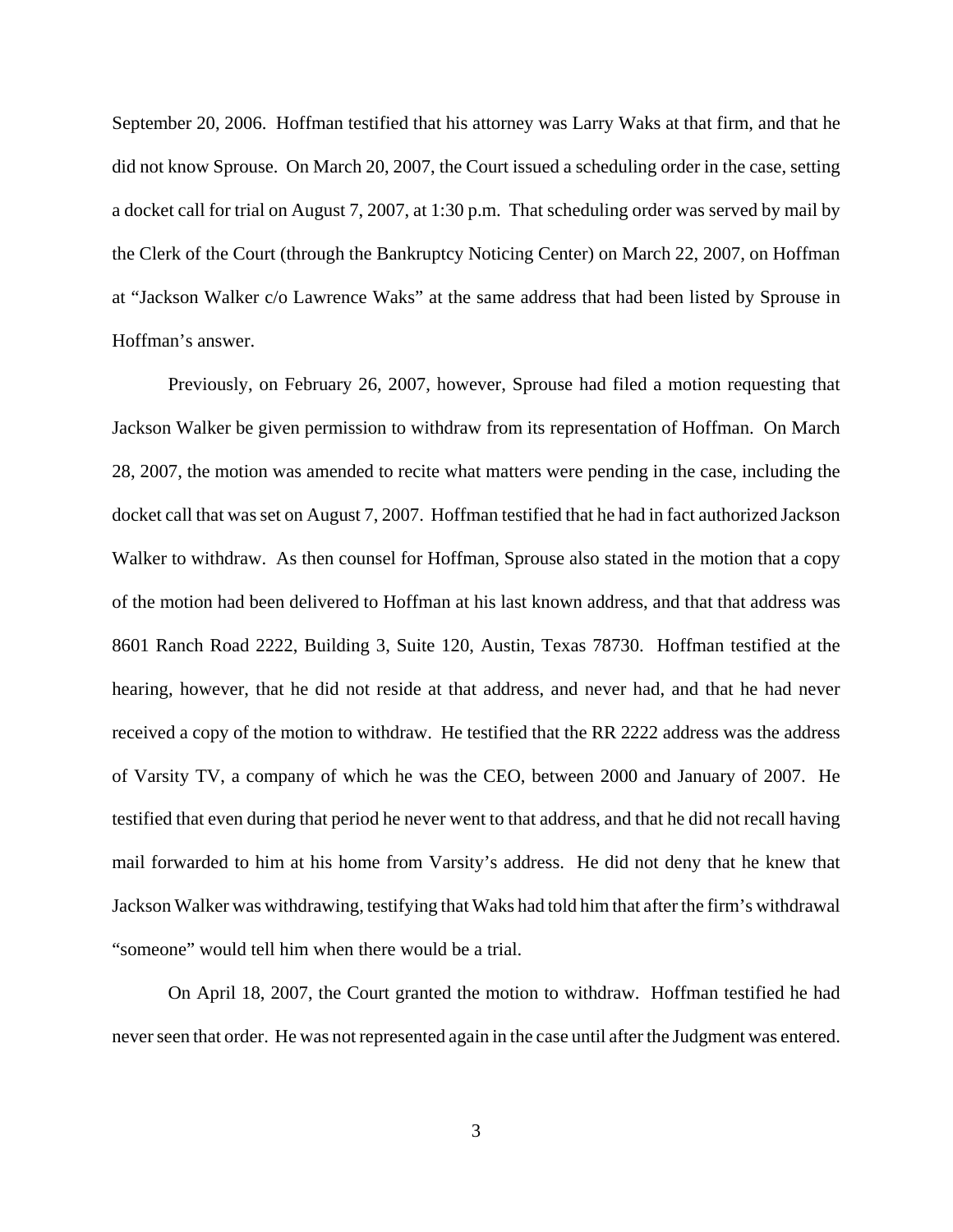On July 26, 2007, the Plaintiff filed a motion requesting a continuance of the docket call and requesting a pre-trial conference. The motion notes that the pre-trial conference was set for August 7, 2007, although the time was not stated. That motion states that it was served by the Plaintiff on Hoffman both at 8601 Ranch Road 2222, Building 3, Suite 120, Austin, Texas 78730, and at 2908 Popano Cove, Austin Texas 78746. Hoffman admitted in his testimony at the hearing that he resides at the Popano Cove address, and had for eleven years, and that he had kept his office there from January of 2004 to December of 2008. He also testified, however, that he did not recall ever having seen the motion for continuance. By order entered on August 1, 2007, the Court granted that motion, setting a pre-trial conference on August 8, 2007, at 9:30 a.m. and continuing the August  $7<sup>th</sup>$  docket call, providing that it "will be reset at the pretrial conference." That order was served on Hoffman at the "Jackson Walker LLP, c/o Lawrence Waks" address, and at no other address. Hoffman testified that he had not received a copy of that order from Jackson Walker, and that in fact he had never seen it before.

On August 7, 2007, the Court called the case, then acknowledged that the docket call had been continued, and that the pretrial conference was set the next day. There ensued a short discussion with the Plaintiff, the only party appearing, regarding the status of the case and in particular regarding notice to Hoffman and the other pro se defendant, but no rulings or settings resulted from that proceeding.

The pretrial conference was held on August 8, 2007, but Hoffman did not appear. At the pretrial conference, the Court set a docket call on October 2, 2007, at 1:30.<sup>2</sup> The issue of notice to

 $2^2$  The docket sheet reflects that the actual setting of the trial did not occur until August 14, 2007, but the Court has reviewed the recording of the pretrial conference and confirmed that the Court orally announced the setting at the August 8, 2007 pretrial conference.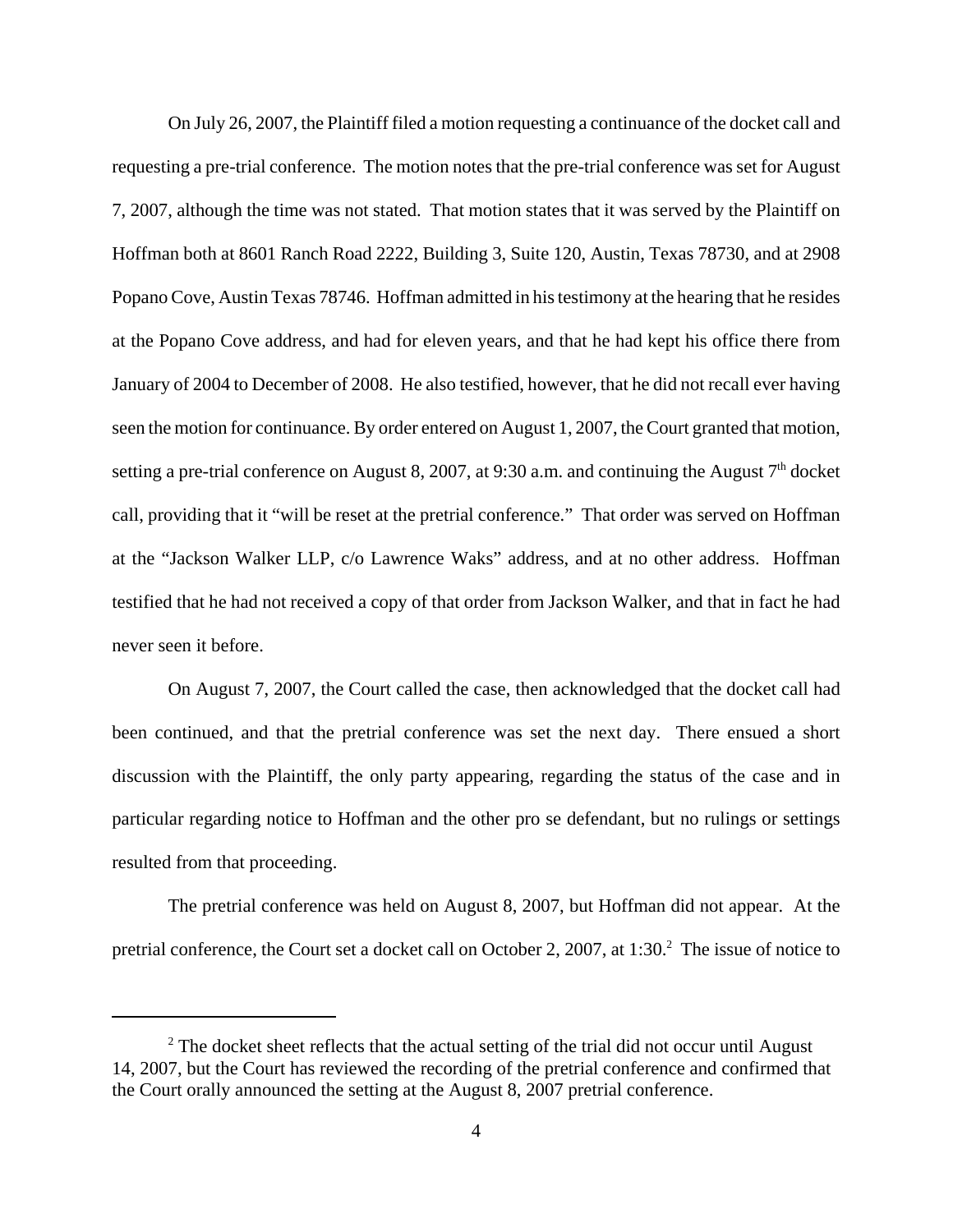Hoffman was again discussed at the pretrial conference, with the Court inquiring as to what notice had been given and the Plaintiff responding that he had served Hoffman at both the address listed on the debtor's matrix on PACER, and at the address listed by Jackson Walker in its motion to withdraw. After announcing the date for the docket call, the Court addressed the Plaintiff and stated, "if you can send a notice to everybody that it will probably be set for trial then the following week, if anyone cares they can show up." The Plaintiff responded, "I think a–I will file a pretrial order prior to that date. I think the notice plus the pretrial order may scare some people out of the woodwork." The docket sheet does not show that any such notice was ever sent by the Plaintiff. None was sent by the Clerk, either.

On August 13, 2007, a Notice of Change of Address for Defendant, Kelly W. Hoffman, which was filed by Jackson Walker, was docketed.<sup>3</sup> Hoffman testified that he did not know if he had ever authorized Jackson Walker to file a change of address for him. The Notice provided a new address for Hoffman of 1406 Camp Craft Road, Austin, TX 78746, and asked that Jackson Walker be removed from the service list. The Notice of Change of Address reflects service on Hoffman at that same Camp Craft Road address. Hoffman testified he had never lived at that address and had never had an office there, but that it was defendant Pullen's office at one point and "eventually" became the address for the debtor, Fidelity Land Company. He testified that he was over there at various times, on and off, between 2000 and 2002.

 $3$  The docket shows a file date of August 7. However, the text of the docket entry shows that it was not entered on the docket until August 13, 2007. Considering the fact that the certificate of service on the Notice shows a service date of August 13, 2007, it appears the August 7 filing date is an error.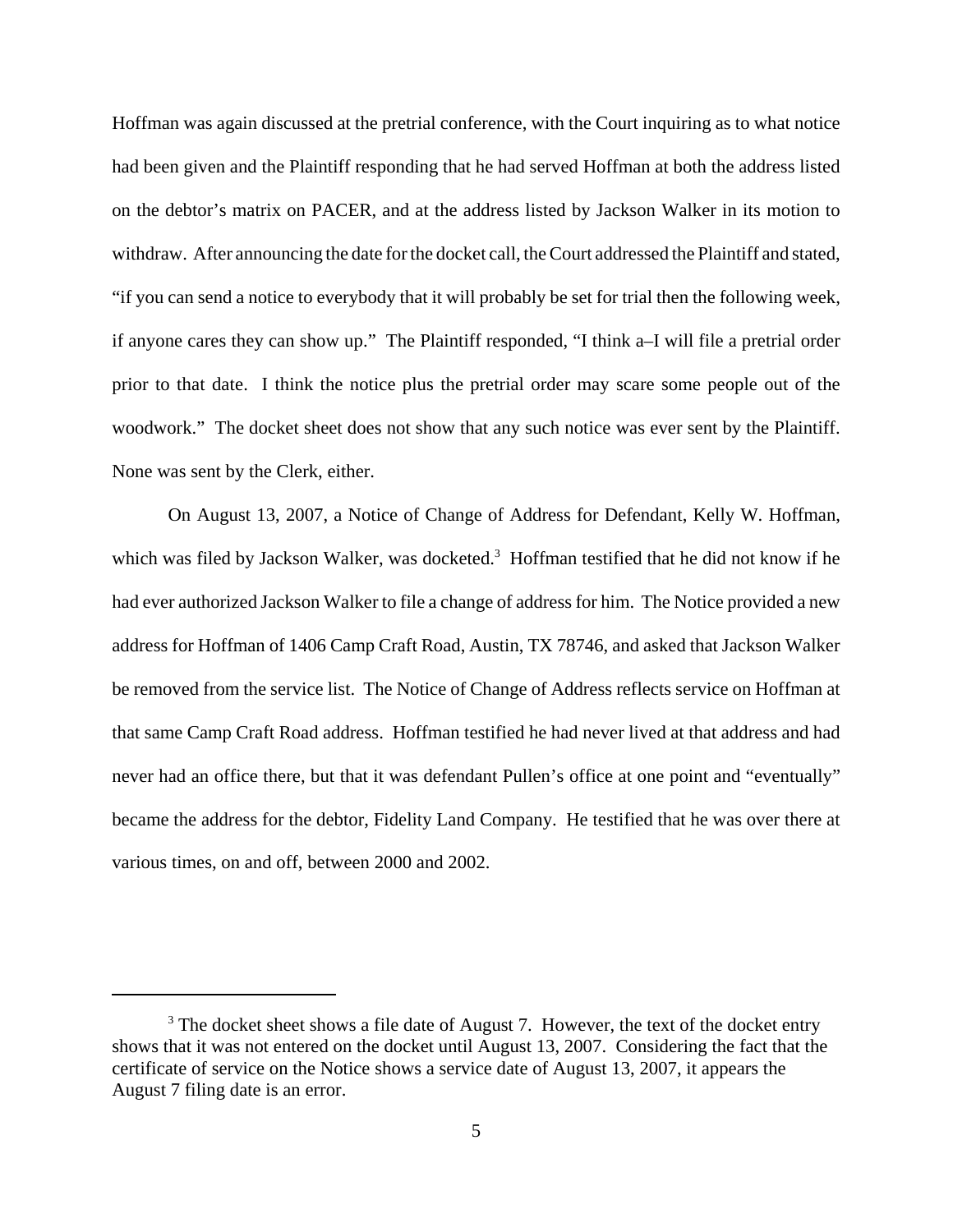On September 28, 2007, the Plaintiff filed a Joint Pretrial Order.<sup>4</sup> It contains no reference to the October 2, 2007, docket call. It does contain a certificate of service indicating that it was served it on that same day on Hoffman at the Camp Craft Road address. However, the Plaintiff subsequently filed a "Corrected Certificate of Service" in which he certified that in fact the Joint Pretrial Order was not served on Hoffman at that address; rather, it was sent to Hoffman on September 28, 2007, at the same addresses to which the Plaintiff sent his July 26, 2007 motion for continuance and for a pre-trial conference: 8601 Ranch Road 2222, Building 3, Suite 120 in Austin and at 2908 Popano Cove in Austin. Hoffman testified that while he was not aware of any problem in mail being delivered to his home on Popano Cove, he had never seen the Joint Pretrial Order before.

At the docket call on October 2, 2007, the Plaintiff appeared and Hoffman did not. The Court set a trial date of November 5, 2007. On that date, the Plaintiff and counsel for certain of the other defendants (the ones who joined with the Plaintiff in the Joint Pretrial Order), appeared. The Plaintiff called one witness and offered a number of exhibits, which were admitted, as evidence to support a judgment. At the conclusion of the trial, which lasted less than an hour and a half, the Court directed the Plaintiff to submit a proposed judgment and findings and conclusions of law in support thereof.

When no proposed judgment or findings and conclusions had been submitted by August 26, 2008, the Court entered an Order to Show Cause Why Case Should Not Be Dismissed, requiring that within ten days a proposed judgment and findings and conclusions be submitted or a response filed, or the case would be dismissed for the Plaintiff's failure to prosecute. A proposed judgment and

<sup>&</sup>lt;sup>4</sup> Certain of the defendants, but not Hoffman, joined in that proposed pretrial order.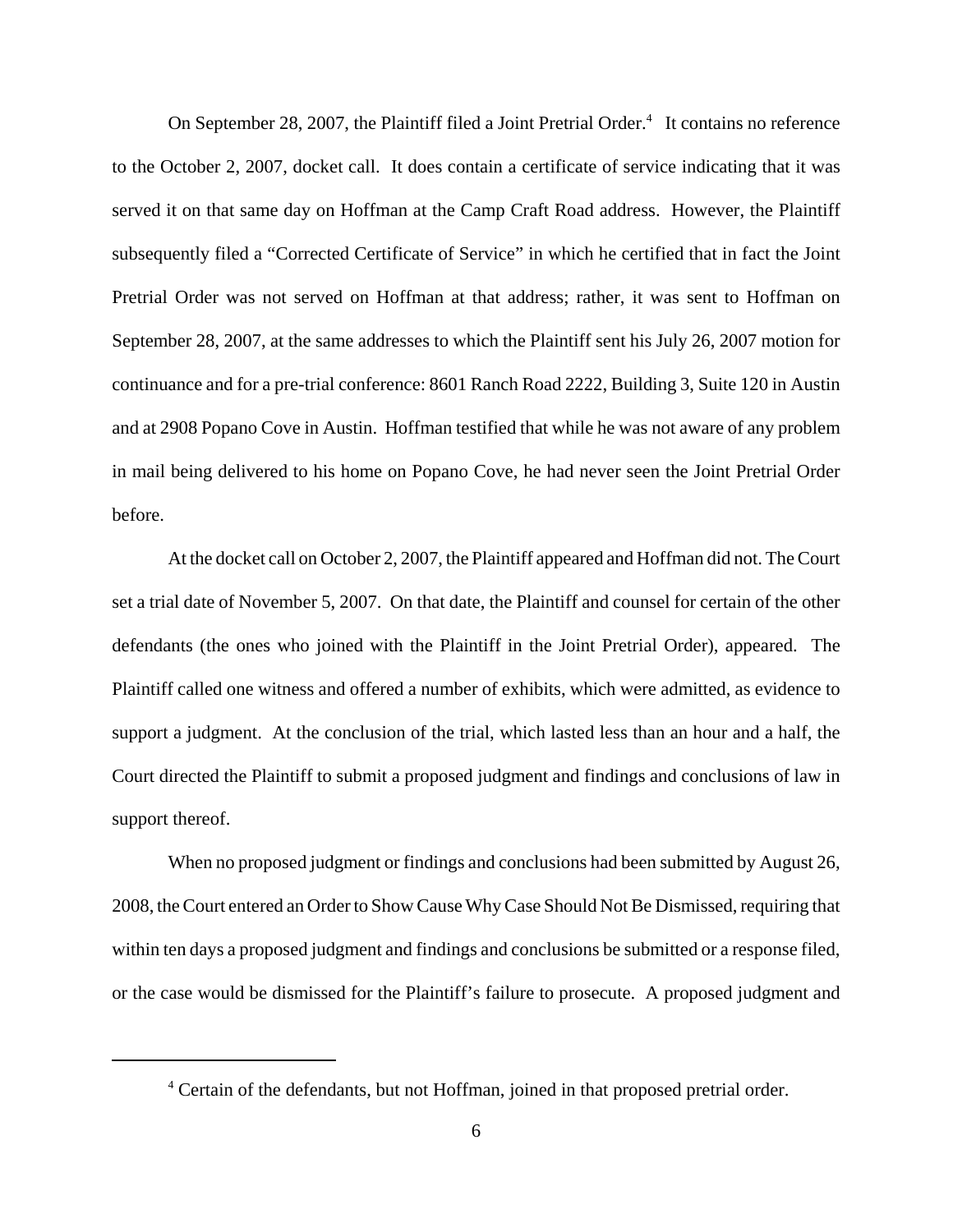findings and conclusions was timely submitted to the Court by the Plaintiff by email, and after revisions by the Plaintiff and by the Court, the Judgment and Findings of Fact and Conclusions of Law were finally entered on November 25, 2008. The Judgment awarded the Plaintiff, among other things, recovery of \$540,289.98 from Hoffman and Defendant Pullen, jointly and severally, for breach of fiduciary duty, for committing fraud and defalcation while acting as fiduciaries, and for wrongfully converting funds.

According to the Certificate of Mailing from the Bankruptcy Noticing Center, on November 27, 2008, copies were served by first class mail on Hoffman in care of Sprouse at Jackson Walker and at the Camp Craft Road address provided in the Notice of Change of Address. Hoffman testified in his affidavit, attached to the Motion for New Trial, that he was not aware of the entry of the Judgment until he received a letter dated December 9, 2008, from the Plaintiff, sometime during the week of December 14-20, 2008. He testified at the hearing, however, that he received a notice regarding the Judgment "at my house in late November."

Hoffman filed his Motion for New Trial on January 16, 2009, after he engaged his current counsel for that purpose.

#### ANALYSIS AND DISCUSSION

### Rule 60(b) provides:

On motion and just terms, the court may relieve a party or its legal representative from a final judgment, order, or proceeding for the following reasons:

(1) mistake, inadvertence, surprise, or excusable neglect; (2) newly discovered evidence that, with reasonable diligence, could not have been discovered in time to move for a new trial under Rule 59(b); (3) fraud (whether previously called intrinsic or extrinsic), misrepresentation, or misconduct by an opposing party; (4) the judgment is void; (5) the judgment has been satisfied, released or discharged; it is based on an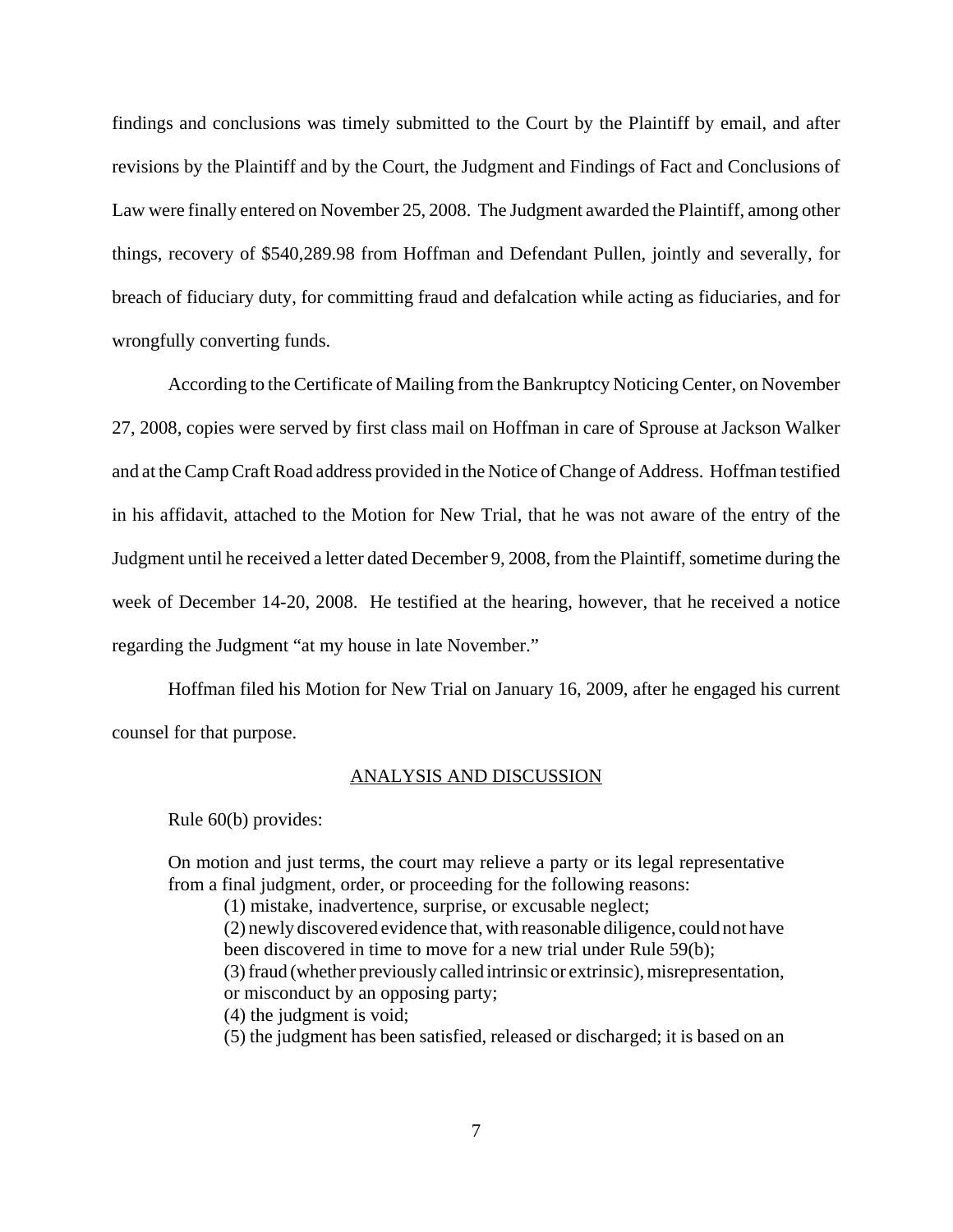earlier judgment that has been reversed or vacated; or applying it prospectively is no longer equitable; or (6) any other reason that justifies relief.

Hoffman relies on Rule 60(b)(6), claiming two grounds for relief: that he had insufficient notice of

the trial setting, and that the Judgment provides relief not sought in the Plaintiff's pleadings.

As Hoffman points out in his Post-Hearing Brief filed with respect to this matter, the Fifth

Circuit Court of Appeals has established several factors that "should inform the [trial] court's

consideration of a motion under Rule 60(b)." Those factors are:

(1) That final judgments should not lightly be disturbed; (2) that the Rule 60(b) motion is not to be used as a substitute for appeal; (3) that the rule should be liberally construed in order to achieve substantial justice; (4) whether the motion was made within a reasonable time; (5) whether if the judgment was a default or a dismissal in which there was no consideration of the merits the interest in deciding cases on the merits outweighs, in the particular case, the interest in the finality of judgments, and there is merit in the movant's claim or defense; (6) whether if the judgment was rendered after a trial on the merits the movant had a fair opportunity to present his claim or defense; (7) whether there are intervening equities that would make it inequitable to grant relief; and (8) any other factors relevant to the justice of the judgment under attack.

*Seven Elves, Inc. v. Eskenazi, 635 F.2d 396, 402 (5<sup>th</sup> Cir. 1981) (citing <i>United States v. Gould, 301* F.2d 353, 355-56 ( $5<sup>th</sup>$  Cir. 1962)). These factors are to be considered in the light of the great desirability of preserving the principle of the finality of judgments. *Id*.

In this case, it is clear that this motion is not being used as a substitute for an appeal. This is not a situation where Hoffman was present at the trial and aware of an adverse ruling from which he simply failed to take an appeal. Moreover, any argument Hoffman would have had on appeal of the Judgment, as one entered in his absence, would necessarily have presented exactly the same issue as is presented in his Motion for New Trial: the sufficiency of the notice of the trial. Whichever way that question is answered, Hoffman gains no advantage from presenting it to this Court rather than an appellate court.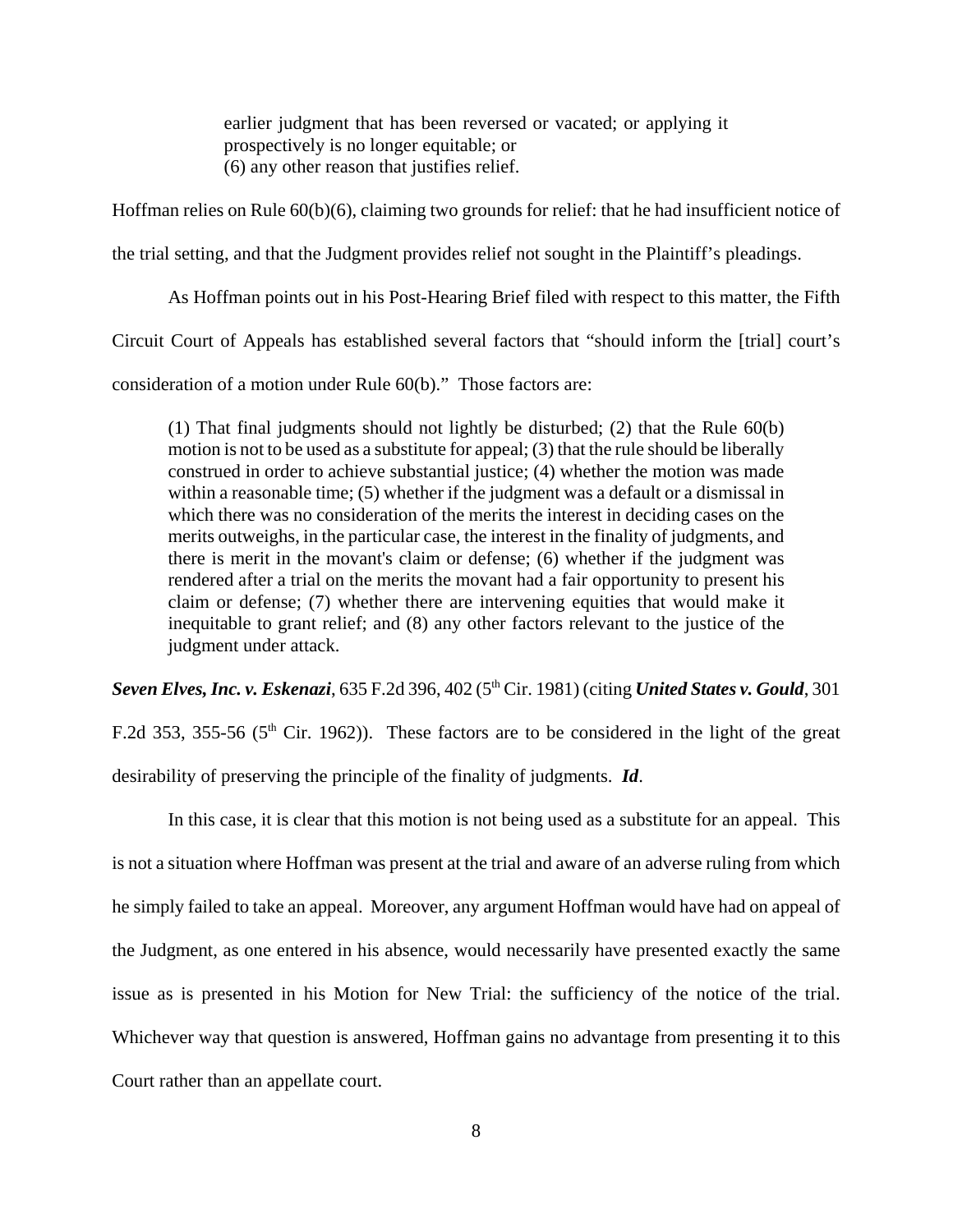As to the timeliness of the Motion, subsection (c) of Rule 60 requires that a motion under Rule 60(b)(6) be brought within a reasonable time after entry of the judgment. The Plaintiff has not challenged the timeliness of Hoffman's Motion for New Trial in this case. The Court finds that considering the intervening holidays, it was filed within a reasonable time after the entry of the Judgment.

Of paramount importance in this case is the fact that, although the Plaintiff offered evidence, the trial was conducted without Hoffman or any other adversary even being present. Therefore, to the extent the Court did not fully consider the merits, the trial was like a default in which there was no consideration of the merits. Thus, in this particular case, the interest in deciding cases on the merits outweighs the interest in the finality of judgments. With respect to whether Hoffman established that he has a meritorious defense to the relief granted in the Judgment, he argues that it is erroneous because it affords relief that is unsupported by the Plaintiff's pleadings. The Court need not decide the merits of that argument, however, because the Plaintiff has stipulated, solely for purposes of the Motion for New Trial, that Hoffman has a meritorious defense to the Plaintiff's claims.

The factor that is most contested in this case is whether Hoffman had a fair opportunity to present his claim or defense–i.e., whether he had adequate notice of the trial. This issue is a close one.

First, Hoffman's background and the history of the case bear on the issue. According to his testimony, Hoffman has not had significant experience in litigation. He testified that he had been sued only once before this case. It does not appear, therefore, that he was familiar with the trial process.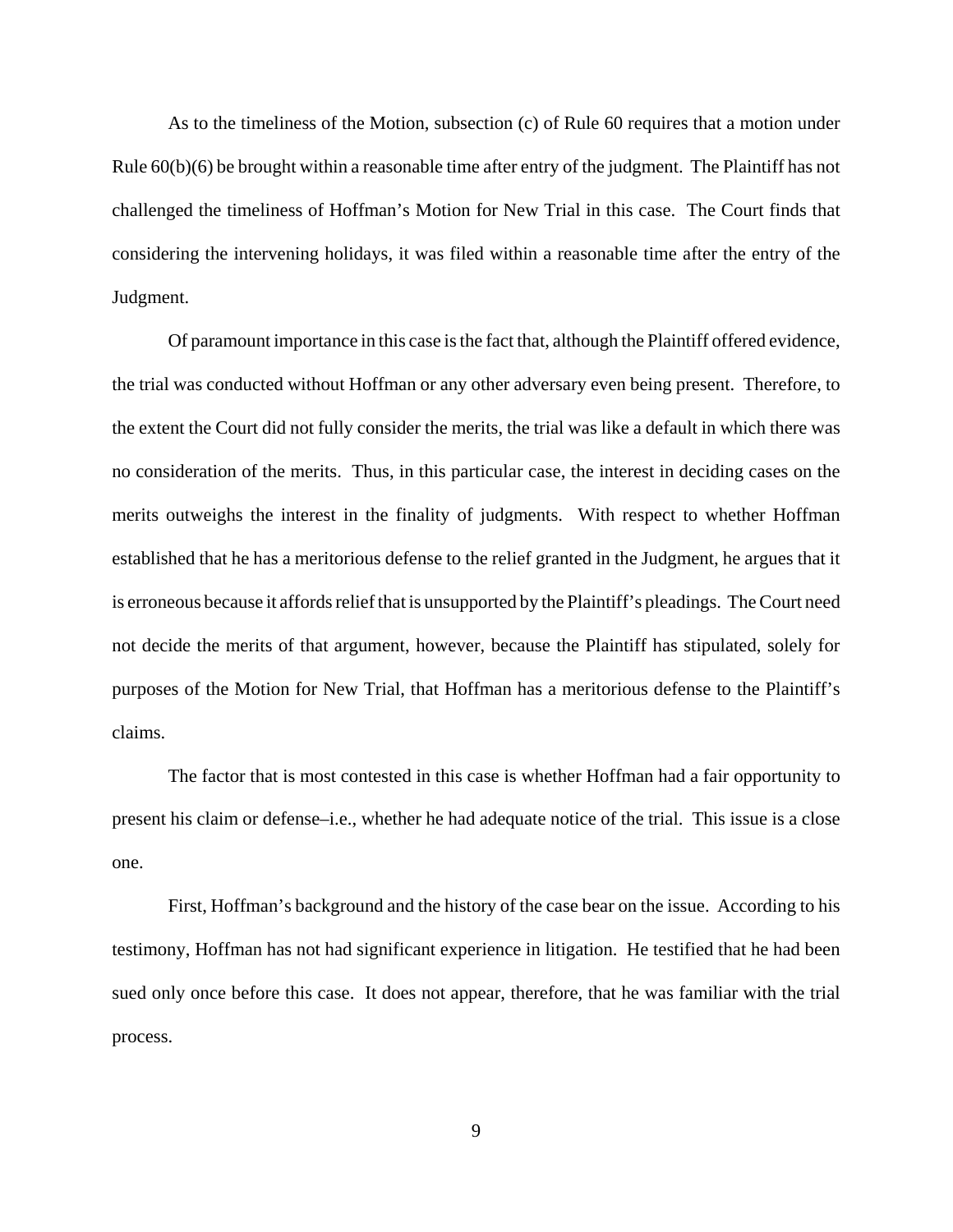He also testified that, of the cases consolidated within this adversary proceeding, the first involving Hoffman started in 2002 in state court. Hoffman testified he thought he was added that same year. Much of the discovery in the case, including Hoffman's deposition, occurred before 2004, according to his testimony. In contrast, after his counsel withdrew in April of 2007, there was little activity. In fact, other than Hoffman's answer, the only docket activity after the Plaintiff filed his Repled Original Petition on August 8, 2005, and before the Scheduling Order was entered on March 20, 2007, involved the withdrawal of various counsel. After the withdrawal of Hoffman's own counsel in April of 2007, no other pleadings were filed, or action taken, until the Plaintiff moved for a continuance of the docket call and a pre-trial conference on July 26, 2007. In light of these considerable "lags" in activity, the Court is not convinced that it was unreasonable that Hoffman did not make inquiry as to the status of the case for significant periods of time.

The actions of the law firm that was Hoffman's former counsel, which were taken in connection with its withdrawal, contributed substantially to the problems with his receiving notice. The firm's motion to withdraw contained an erroneous address at which Hoffman could be served in the future, and that motion was served on Hoffman only at that same erroneous address. His uncontradicted testimony was that he was told by his former counsel that he did not need to retain new counsel immediately, that he could wait and act when he was notified that action was needed on his part. He also testified that he had expected that the Court (i.e., the Clerk) would contact him to let him know if and when the matter was set for trial. He did admit that he had not himself ever provided the Clerk with his real address, did not know whether Jackson Walker had provided it to the Court, and did not know how they would otherwise have gotten his address. Given Hoffman's lack of experience with litigation, it was not unreasonable that he would have expected his former lawyers to have handled that matter.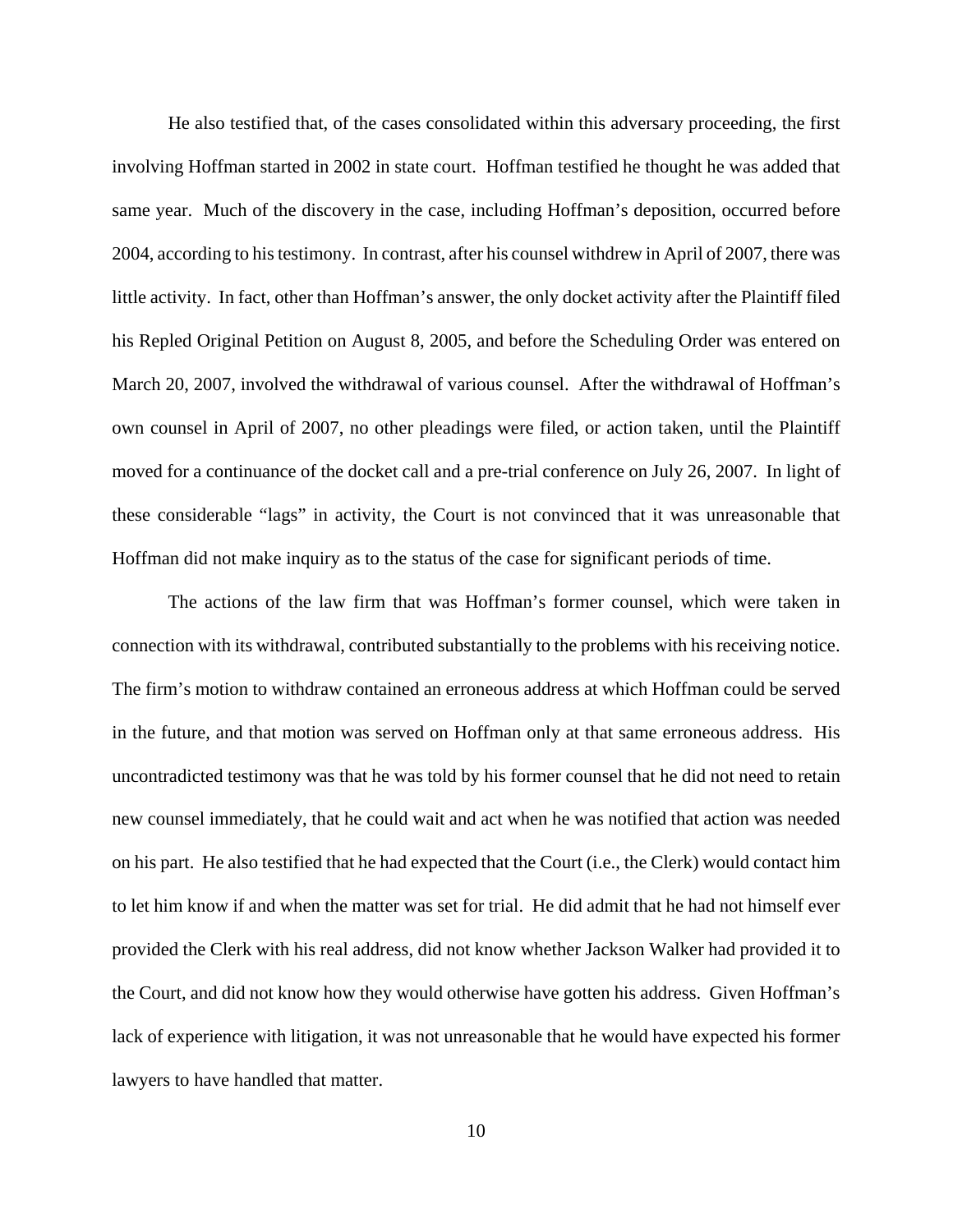Two facts are particularly difficult to reconcile with Hoffman's argument that notice was insufficient. First, his former counsel was clearly aware of the docket call on August 7, 2007. The Plaintiff argues that the Court should assume that his attorney had informed Hoffman of that setting, and that Hoffman's failure to appear at that docket call and make inquiry was unreasonable. However, there is no evidence that Hoffman was ever told. Even if he had been so informed, this would have occurred so long before August 7, 2007 that it is not unreasonable that by that date he had forgotten, or believed the docket call setting had changed. In fact, Hoffman's former counsel's lack of accuracy in supplying a new address for Hoffman when it withdrew, and Hoffman's testimony that his lawyer had instructed him that he could expect to be informed of when he was required to appear or take action, support the reasonableness of Hoffman not relying on the August  $7<sup>th</sup>$  date if he did recall it.

The second fact that weighs in favor of finding that Hoffman did have sufficient notice of the trial setting is that the Plaintiff served both his motion to continue the August 7<sup>th</sup> docket call and the Joint Pre-trial Order to an address that Hoffman admits was correct. He testified , however, that he did not recall having received either at that address. The weakness of that testimony is not lost upon the Court. However, considering it with all the other evidence that bears on all the factors to be considered, the Court finds that any question regarding Hoffman's credibility should be resolved in favor of granting a new trial, rather than denying one.

The Court also finds that there are no "intervening equities that would make it inequitable to grant relief," which is the seventh factor. This is not a case where the Plaintiff expended significant time and effort in trial that would all be for naught if Hoffman were granted a new trial. First, as described above, the trial was not a contested hearing and took less than an hour and a half. In addition, whether or not Hoffman receives a new trial, it will have resolved the Plaintiff's claims against Robert Pullen, and the claims of Lexus Energy Goldsmith Joint Ventures, Lexus Osudo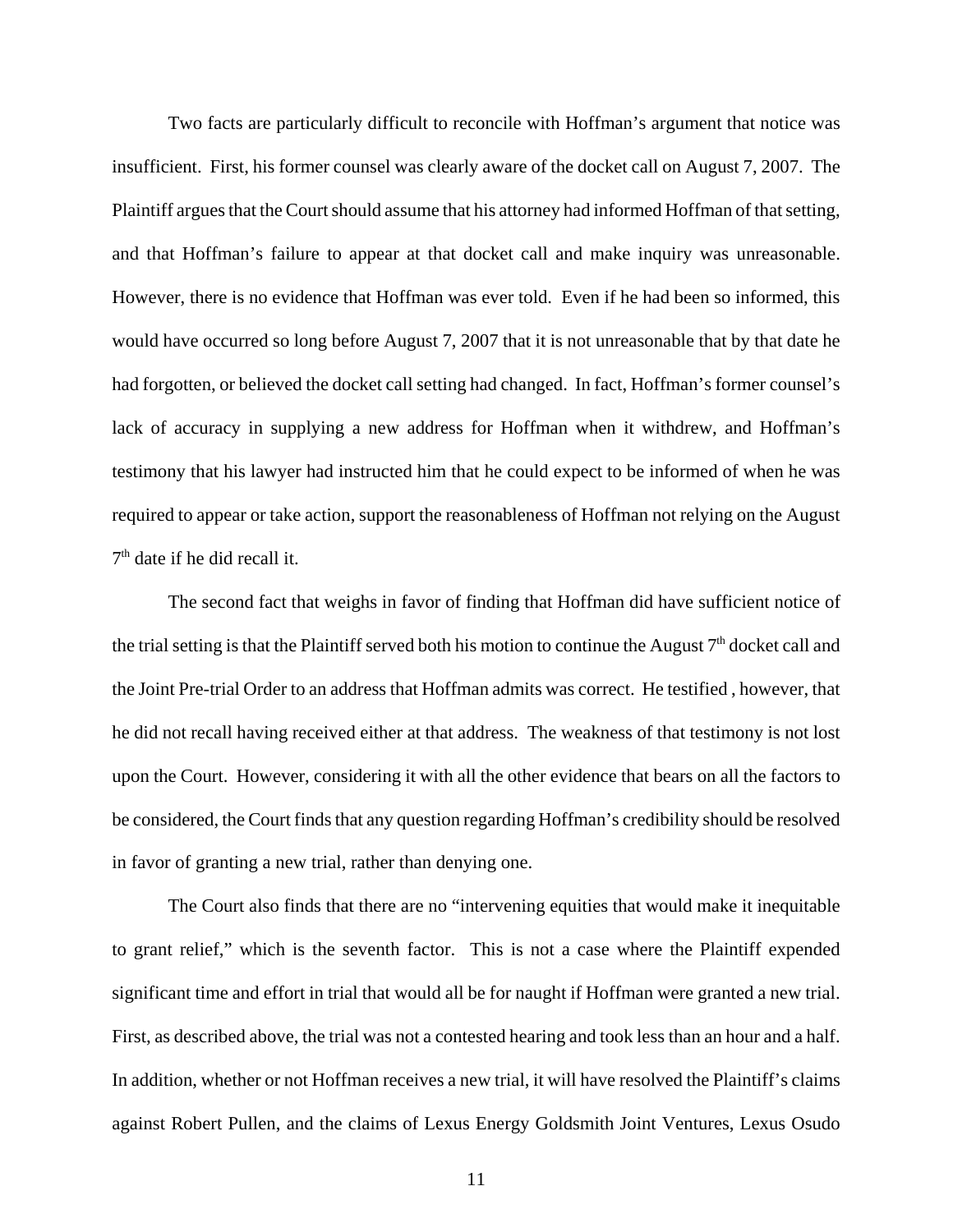North Joint Venture, and Lexus Energy Flying M Joint Venture against the Debtor's bankruptcy estate. In summary, there is no evidence the Plaintiff would be damaged, other than being put to his proof, by requiring a new trial as to the claims against Hoffman.

Further, the Court is also to consider "any other factors relevant to the justice of the judgment under attack." Here, the Court finds that the size of the Judgment against Hoffman, \$540,289.98, weighs heavily in favor of granting him a new trial.

Finally, the last two factors that the Fifth Circuit Court of Appeals has directed this Court to consider are that final judgments should not lightly be disturbed, and that Rule 60(b) should be liberally construed in order to achieve substantial justice. *Seven Elves*, 635 F.2d at 402. Giving due consideration to the evidence in light of these overarching principles, the Court finds that, on balance, substantial justice in this case requires the setting aside of the final Judgment as to Hoffman, and granting him a new trial.

IT IS, THEREFORE, ORDERED that the Motion for New Trial shall be, and hereby is, GRANTED. The parties are ordered to confer and, after obtaining available trial dates from the Courtroom Deputy, present an agreed scheduling order to the Court or, if this is not possible, to request the Court to enter a scheduling order.

# # #